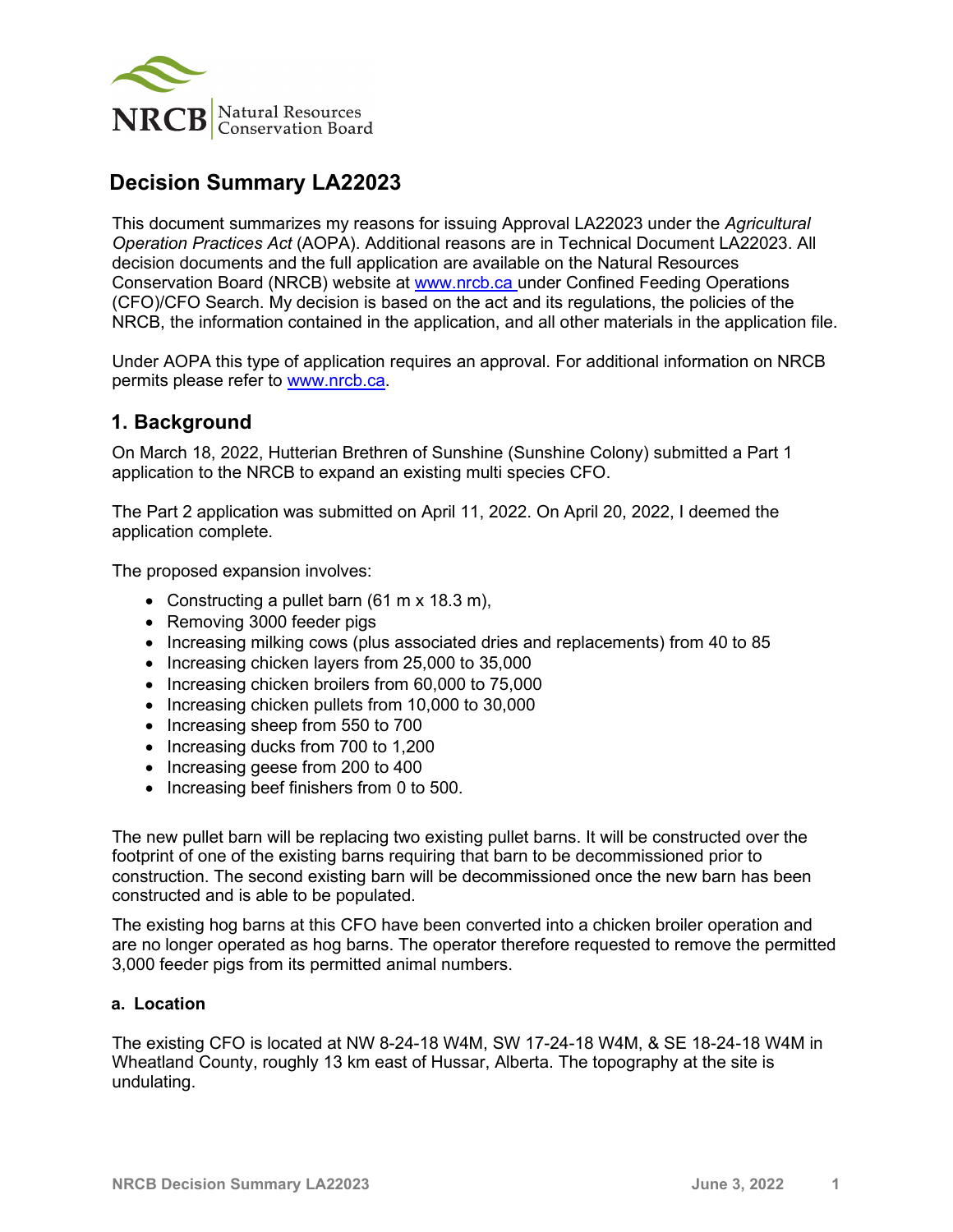#### **b. Existing permits**

The NRCB has issued Approval LA04047, consolidating one of the municipal permits (development permit 2001-25) and NRCB issued Authorization LA03027. However, it did not consolidate or cancel development permit 2000-75, permitting the construction of a 2,400 sow (farrow to wean) barn. As the barn permitted in development permit 2000-75 has never been built, the animal numbers permitted at this CFO have never included 2,400 sow (farrow to wean) in any of the subsequently issued NRCB permits, and the permitted animal numbers at this CFO have never been disputed by Sunshine Colony. Because of this, I presume that this permit can be considered abandoned under section 29 of AOPA and will be cancelled rather than being consolidated into this approval.

In addition to Approval LA04047, the NRCB also issued Approval LA10021, and Authorizations LA11014 and LA11033. Collectively, these NRCB permits allow Sunshine Colony to construct and operate a 3,000 swine feeder, 40 milking cows (plus associated dries and replacements), 25,000 chicken layers, 60,000 chicken broilers, 10,000 chicken pullets, 550 sheep, 700 ducks, and 200 geese CFO. The CFO's existing permitted facilities are listed in the appendix to the Approval LA22023.

# **2. Notices to affected parties**

Under section 19 of AOPA, the NRCB notifies (or directs the applicant to notify) all parties that are "affected" by an approval application. Section 5 of AOPA's Part 2 Matters Regulation defines "affected parties" as:

- In the case where part of a CFO is located, or is to be located, within 100 m of a bank of a river, stream or canal, a person or municipality entitled to divert water from that body within 10 miles downstream
- the municipality where the CFO is located or is to be located
- any other municipality whose boundary is within a specified distance from the CFO, depending on the size of the CFO
- all persons who own or reside on land within a specified distance from the CFO, depending on the size of the CFO

For the size of this CFO the specified distance is 1.5 miles. (The NRCB refers to this distance as the "affected party radius.")

The CFO is not located near any common bodies of water nor within 100m of a river stream or canal.

A copy of the application was sent to Wheatland County, which is the municipality where the CFO is located, and to the County of Newell which has a boundary within the affected party radius.

The NRCB gave notice of the application by public advertisement in two weekly newspapers in circulation in the community affected by the application. In this case, public advertisement was in the Strathmore Times on April 20, 2022 and the Bassano Times on April 25, 2022. The full application was posted on the NRCB website for public viewing. As a courtesy, four letters were sent to people identified by Wheatland County and the County of Newell as owning or residing on land within the affected party radius.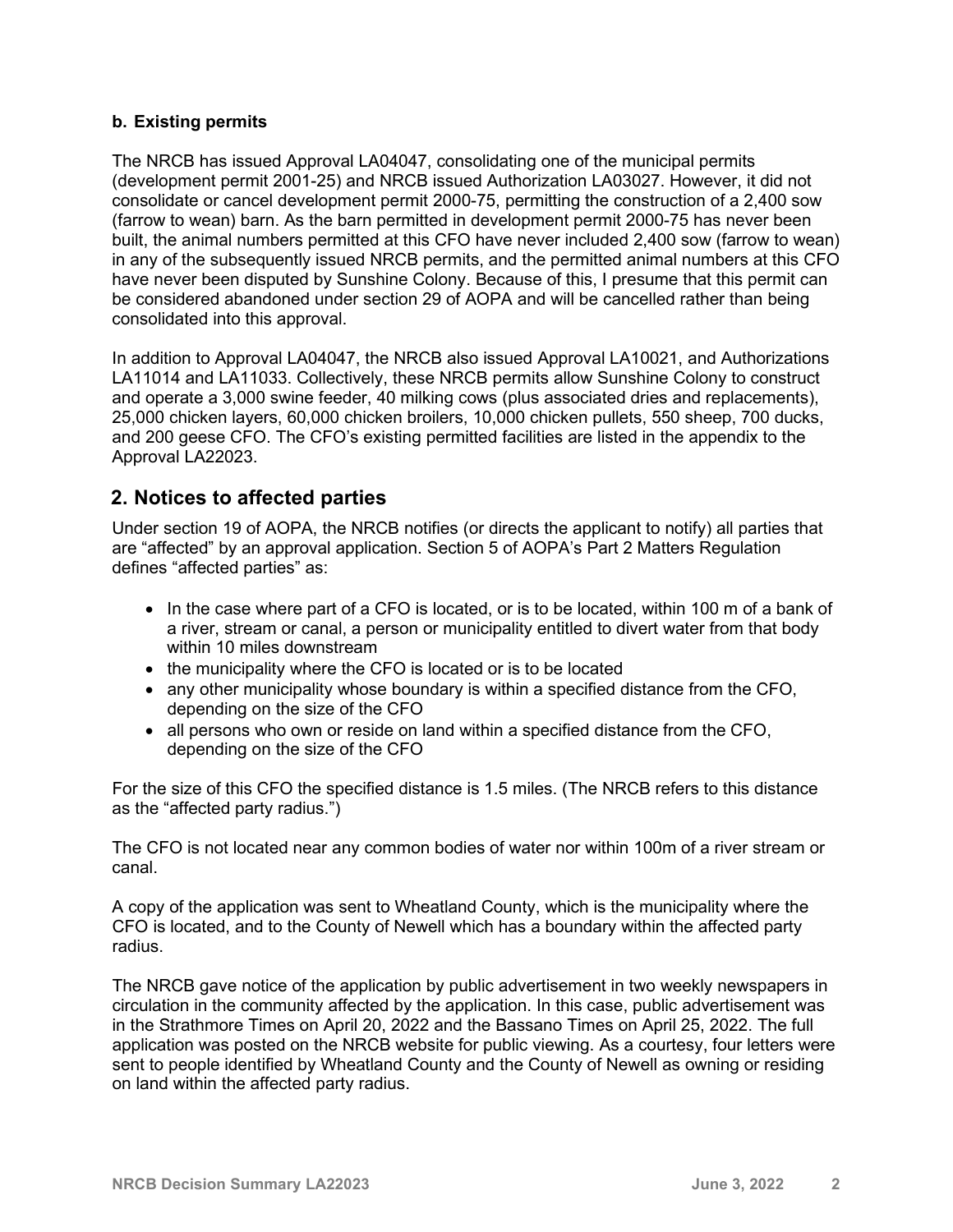### **3. Notice to other persons or organizations**

Under section 19 of AOPA, the NRCB may also notify persons and organizations the approval officer considers appropriate. This includes sending applications to referral agencies which have a potential regulatory interest under their respective legislation.

Referral letters and a copy of the complete application were emailed to Alberta Health Services (AHS), Alberta Environment and Parks (AEP), Alberta Agriculture, Forestry and Rural Economic Development (AFRED), and Alberta Transportation (AT).

The NRCB received a written response from Trevor Richelhof, development/planning technologist with AT. Mr. Richelhof stated that a permit from his department is not required, and that the department does not have any concerns with this application.

No other responses were received

### **4. Alberta Land Stewardship Act (ALSA) regional plan**

Section 20(10) of AOPA requires that an approval officer must ensure the application complies with any applicable ALSA regional plan.

As required by section 4(1) of the South Saskatchewan Regional Plan (SSRP), I considered that document's Strategic Plan and Implementation Plan and determined that the application is consistent with those plans. In addition, there are no notices or orders under the Regulatory Details portion of the SSRP that apply to this application.

# **5. Municipal Development Plan (MDP) consistency**

I have determined that the proposed expansion is consistent with the land use provisions of Wheatland County's municipal development plan. (See Appendix A for a more detailed discussion of the county's planning requirements.)

# **6. AOPA requirements**

With respect to the technical requirements set out in the regulations, the proposed expansion:

- Meets the required AOPA setbacks from all nearby residences (AOPA setbacks are known as the "minimum distance separation" requirements, or MDS)
- Meets the required AOPA setbacks from springs, and common bodies of water but not to two water wells. An exemption has been granted (see below)
- Has sufficient means to control surface runoff of manure
- Meets AOPA's nutrient management requirements regarding the land application of manure
- Meets AOPA groundwater protection requirements for the design of floors and liners/protective layers of manure storage facilities and manure collection areas

The exemption that is required to address the AOPA requirements pertaining the distance to two water wells is discussed in the following parts of this decision summary.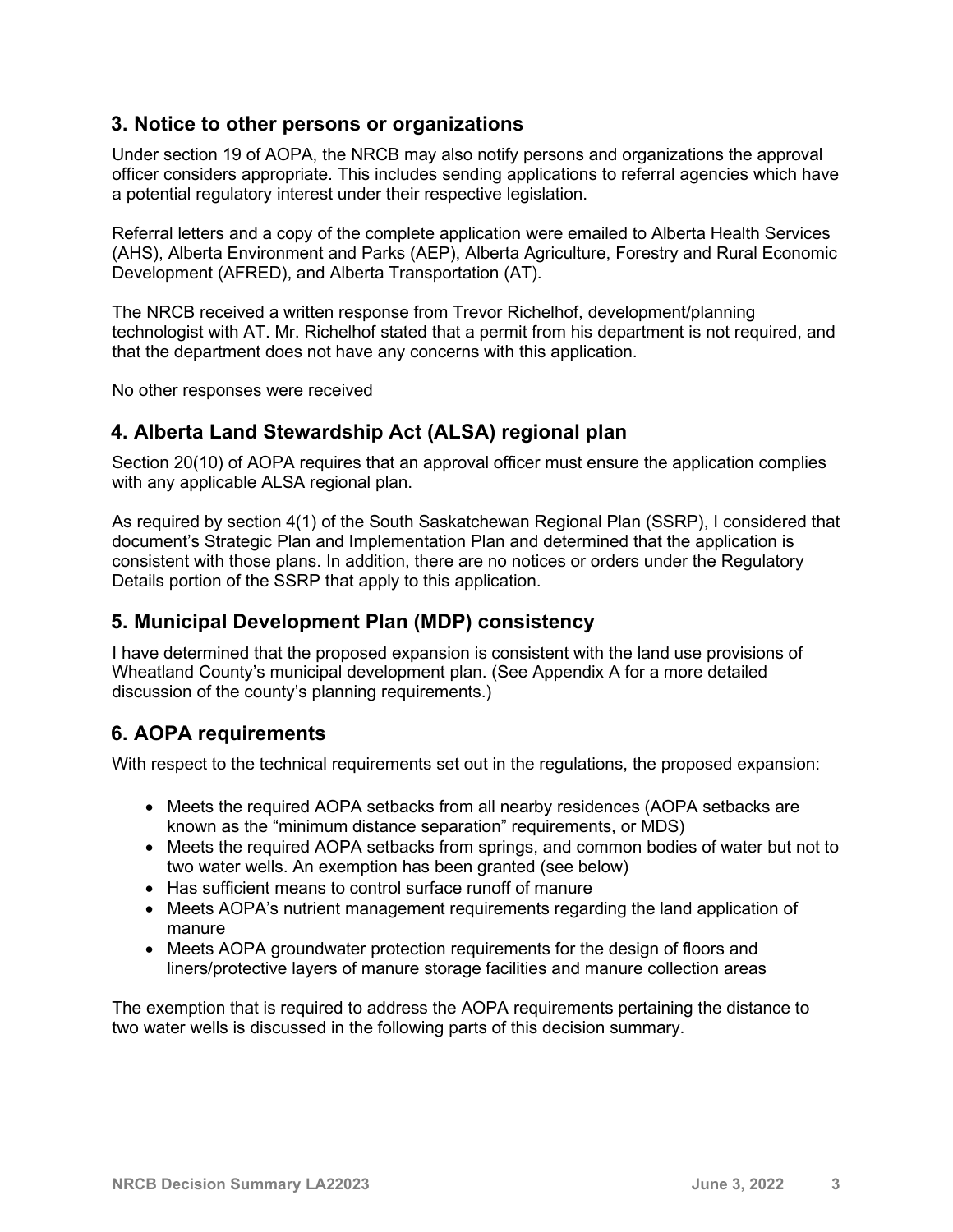### **7. Responses from municipalities and other directly affected parties**

Directly affected parties are entitled to a reasonable opportunity to provide evidence and written submissions relevant to the application and are entitled to request an NRCB Board review of the approval officer's decision. Not all affected parties are "directly affected" under AOPA.

Municipalities that are affected parties are identified by the act as "directly affected." Wheatland County is an affected party (and directly affected) because the proposed expansion is located within its boundaries.

Ms. Suzanne Hayes, an approval officer with Wheatland County, provided a written response on behalf of Wheatland County. Ms. Hayes stated that the application is consistent with Wheatland County's municipal development plan land use provisions. The application's consistency with the Wheatland County's municipal development plan is addressed in Appendix A, attached.

The County of Newell is also a directly affected party because its borders are within the 1.5 mile notification radius. It also has an intermunicipal development plan with Wheatland County. No response was received from the County of Newell.

No responses were received from any other person, organization, or member of the public.

### **8. Environmental risk of CFO facilities**

When reviewing a new approval application for an existing CFO, NRCB approval officers assess the CFO's existing buildings, structures, and other facilities. In doing so, the approval officer considers information related to the site and the facilities, as well as results from the NRCB's environmental risk screening tool (ERST). The assessment of environmental risk focuses on surface water and groundwater. The ERST provides for a numeric scoring of risks, within either a low, moderate, or high-risk range. (A complete description of this tool is available under CFO/Groundwater and Surface Water Protection on the NRCB website at [www.nrcb.ca.](http://www.nrcb.ca/)) However, if those risks have previously been assessed, the approval officer will not conduct a new assessment, unless site changes are identified that require a new assessment, or the assessment was supported with a previous version of the risk screening tool and requires updating. See NRCB Operational Policy 2016-7: Approvals, part 8.13.

In this case, the risks posed by Sunshine Colony's existing CFO facilities were assessed in 2010. The assessment indicated that the potential risks to surface water and groundwater were low.

Since the 2010 risk assessment, an updated version of the ERST was developed. For these reasons, I reassessed the risks posed by the CFO's facilities that have the highest potential to pose a risk to surface and groundwater. These were the dairy – dry cow pens, the dairy EMS and the poultry layer barn. The dry cow pens are an uncovered manure collection and storage area and close to a well, the EMS is the deepest facility and the closest to the UGR, the layer barn is the facility closest to a water well. My assessment found that these facilities and the proposed chicken pullet barn pose a low risk to groundwater and surface water.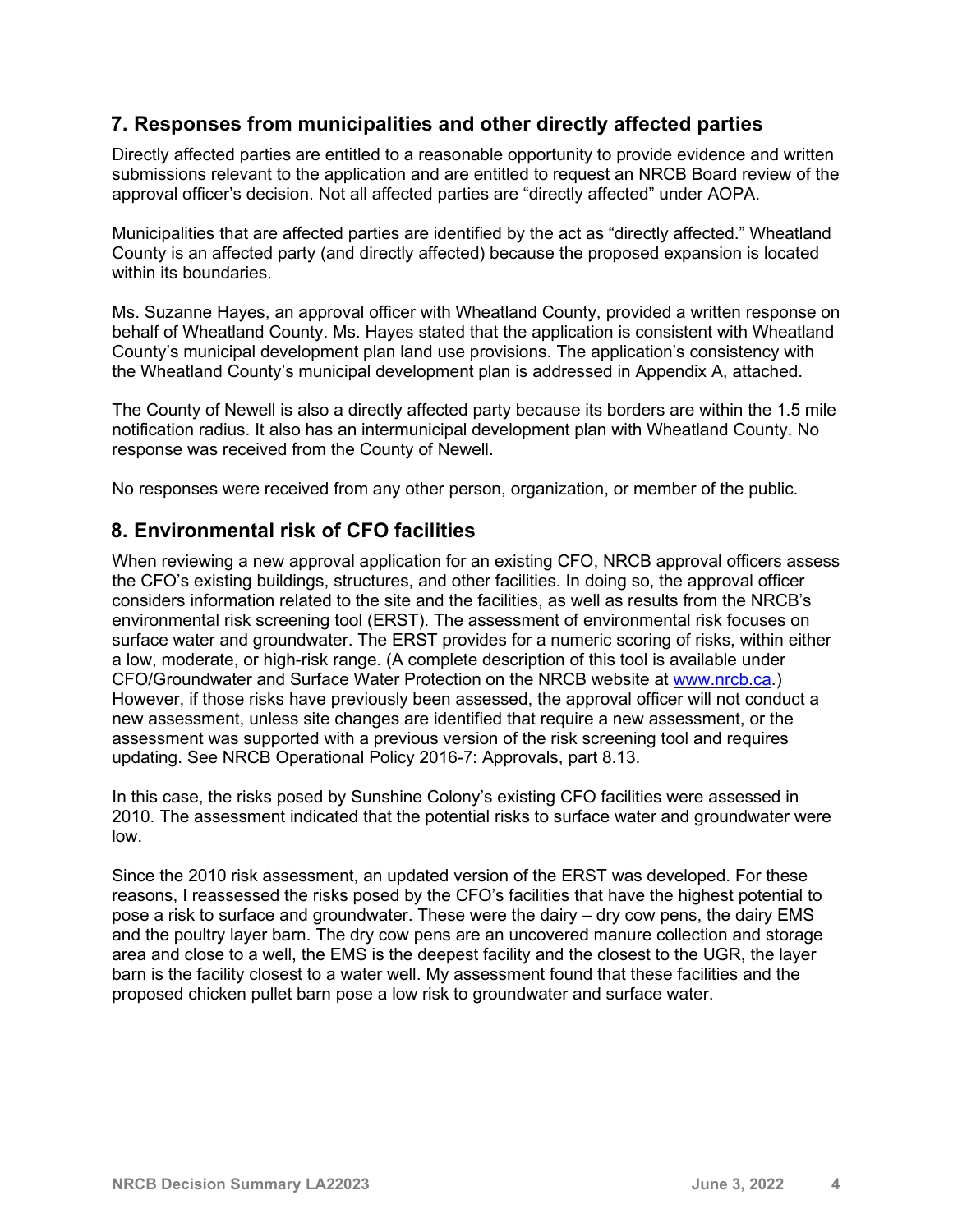# **9. Exemptions**

I determined that the proposed pullet barn is located within the required AOPA setback from two water wells. As explained in Appendix B, an exemption to the 100 metre water well setback is warranted due to their location upslope from the chicken pullet barn. A water well monitoring condition is already in place and as such will be carried forward into Approval LA22023.

### **10. Other factors**

Because the approval application is consistent with the MDP land use provisions, and meets the requirements of AOPA and its regulations, I also considered other factors.

AOPA requires me to consider matters that would normally be considered if a development permit were being issued. The NRCB interprets this to include aspects such as property line and road setbacks related to the site of the CFO. (Grow North, RFR 2011-01 at page 2). Approval officers are limited to what matters they can consider though as their regulatory authority is limited.

Ms. Hayes stated that the application meets the municipal setbacks to a county road right of way and the property lines.

I have considered the effects the proposed chicken pullet barn may have on natural resources administered by provincial departments. I did not receive any comments from any of the referral agencies that suggest otherwise.

There are no written decisions of the Environmental Appeals Board / the Director under the *Water Act* in respect of the subject of this application as far as I am aware.

Finally, I considered the effects of the proposed expansion on the environment, the economy, and the community, and the appropriate use of land.

Consistent with NRCB policy (Approvals Policy 8.7.3), I presumed that the effects on the environment are acceptable because the application meets all of AOPA's technical requirements with an exemption. In my view, this presumption is not rebutted.

Consistent with NRCB policy (Approvals Policy 8.7.3), if the application is consistent with the MDP then the proposed development is presumed to have an acceptable effect on the economy and community. In my view, this presumption is not rebutted.

I also presumed that the proposed expansion is an appropriate use of land because the application is consistent with the land use provisions of the municipal development plan (See NRCB Operational Policy 2016-7: Approvals, part 8.7.3.). In my view, this presumption is not rebutted.

### **11. Terms and conditions**

Approval LA22023 specifies the cumulative permitted livestock capacity as 100 milking cows (plus associated dries and replacements), 35,000 chicken layers, 75,000 chicken broilers, 30,000 chicken pullets, 700 sheep, 1,200 ducks, 400 geese, and 500 beef finishers and permits the construction of the pullet barn.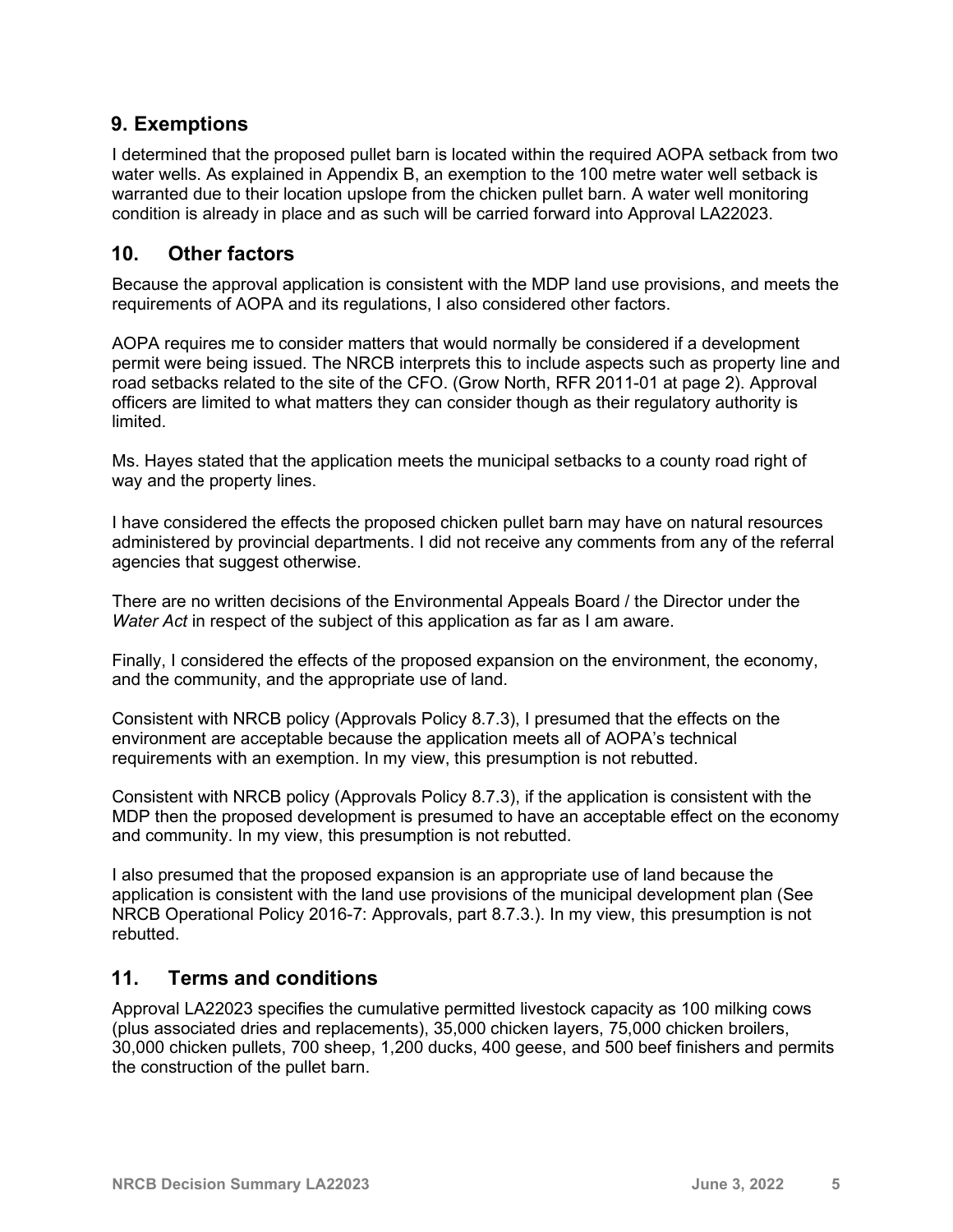Approval LA22023 contains terms that the NRCB generally includes in all AOPA approvals, including terms stating that the applicant must follow AOPA requirements and must adhere to the project descriptions in their application and accompanying materials.

In addition to the terms described above, Approval LA22023 includes conditions that generally address a construction deadline, monitoring, document submission, decommissioning and construction inspection. For an explanation of the reasons for these conditions, see Appendix B.

For clarity, and pursuant to NRCB policy, I consolidated the following permits with Approval LA22023: Approval LA04047, Approval LA10021, and Authorizations LA11014 and 11033 (see NRCB Operational Policy 2016-7: Approvals, part 10.5). Permit consolidation helps the permit holder, municipality, neighbours and other parties keep track of a CFO's requirements, by providing a single document that lists all the operating and construction requirements. Consolidating permits generally involves carrying forward all relevant terms and conditions in the existing permits into the new permit, with any necessary changes or deletions of those terms and conditions. This consolidation is carried out under section 23 of AOPA, which enables approval officers to amend AOPA permits on their own motion. Appendix B discusses which conditions from the historical permits are or are not carried forward into the new approval.

### **12. Conclusion**

Approval LA22023 is issued for the reasons provided above, in the attached appendices, and in Technical Document LA22023.

Sunshine Colony's deemed municipal development permit #2000-75 is cancelled for the reason explained above, and NRCB-issued Approval LA04047, Approval LA10021, and Authorizations LA11014 and 11030 are superseded, and their content consolidated into this Approval LA22023, unless Approval LA22023 is held invalid following a review and decision by the NRCB's board members or by a court, in which case Approval LA04047, Approval LA10021, and Authorizations LA11014 and 11030 will remain in effect.

June 3, 2022

(Original signed) Carina Weisbach Approval Officer

### **Appendices:**

- A. Consistency with the municipal development plan
- B. Exemptions from natural water and well(s) setbacks
- C. Explanation of conditions in Approval LA22023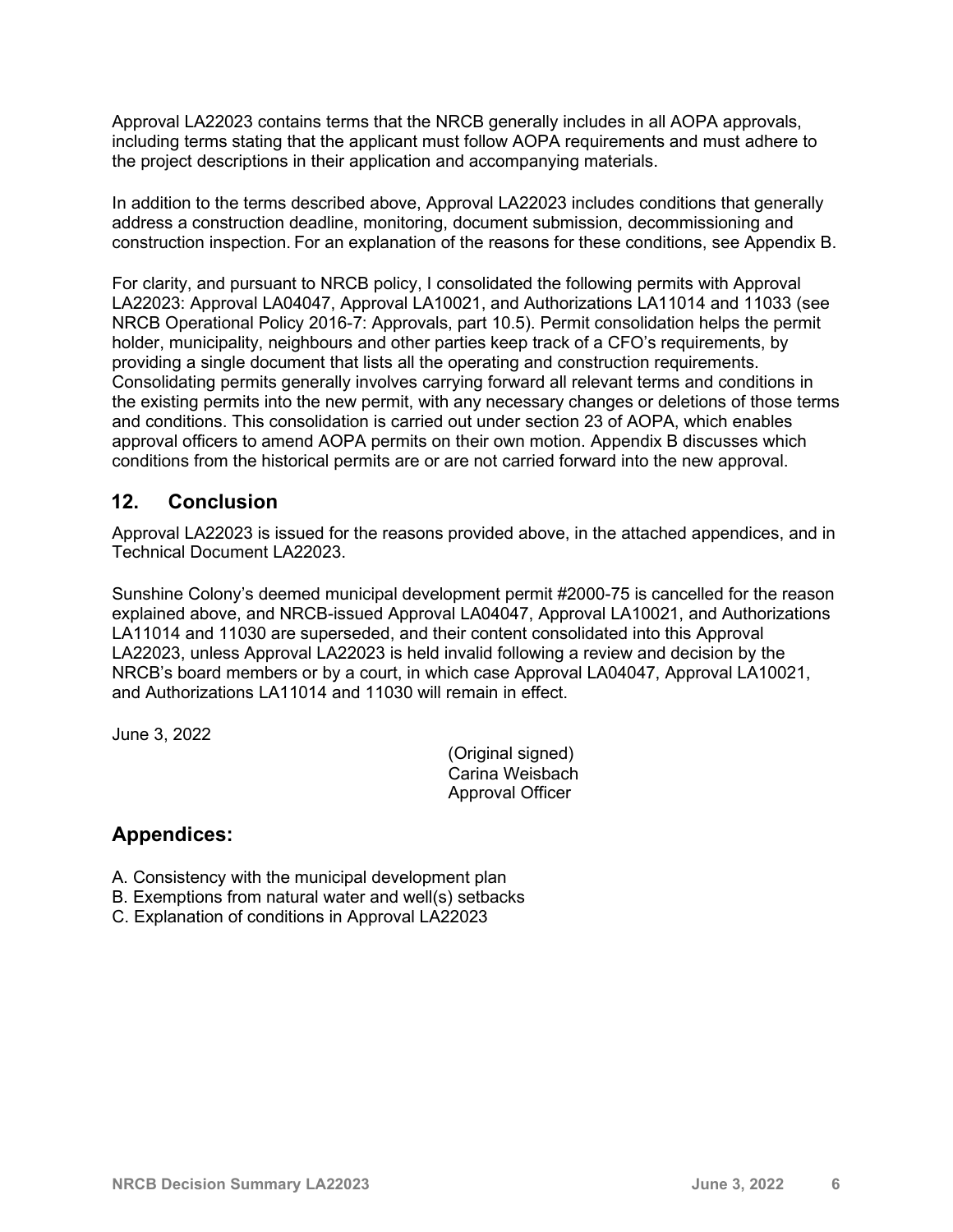### **APPENDIX A: Consistency with the municipal development plan**

Under section 20 of AOPA, an approval officer may only approve an application for an approval or amendment of an approval if the approval officer holds the opinion that the application is consistent with the "land use provisions" of the applicable municipal development plan (MDP).

This does not mean consistency with the entire MDP. In general, "land use provisions" cover MDP policies that provide generic directions about the acceptability of various land uses in specific areas.

Conversely, "land use provisions" do not call for discretionary judgements relating to the acceptability of a given confined feeding operation (CFO) development. Similarly, section 20(1.1) of the act precludes approval officers from considering MDP provisions "respecting tests or conditions related to the construction of or the site" of a CFO or manure storage facility, or regarding the land application of manure. (These types of MDP provisions are commonly referred to as MDP "tests or conditions."). "Land use provisions" also do not impose procedural requirements on the NRCB. (See NRCB Operational Policy 2016-7: Approvals, part 8.2.5.)

Sunshine Colony's CFO is located in Wheatland County and is therefore subject to that county's MDP. Wheatland County adopted the latest revision to this plan in 2018, under Bylaw #2013-18 Amendment 2018-40.

Section 3.1.3.1. of the MDP states that the county shall act as referral agency and respond in accordance with the MDP and LUB when the Natural Resources conservation Board is processing applications for CFO's. In my interpretation, this is not a land use provision. Therefore, I will not consider this section in my consistency determination, Regardless, I provided notice to the county regarding the application.

As relevant here, section 3.1.3.2 of the MDP states that the county encourages CFOs on parcels on land of 160 acres or more. I interpret this to apply to new CFOs. Sunshine Colony's CFO is an existing CFO. I therefore interpret this provision to not apply to this CFO.

In my view, the text in 4.4.2 of Wheatland County's MDP also provides a clear intent to adopt provisions from the land use bylaw (LUB). Following the NRCB Operational Policy 2016-7: *Approvals*, part 8.2.3, I also consider Wheatland County's Land Use #2016-01 (with its last amendment on March 24, 2020 under Bylaw 2020-04). Under that bylaw, the subject land is currently zoned as Agricultural General District. Confined feeding operations are not listed as a permitted, discretionary or prohibited use. There is a general listing "Agricultural Operation" which does not require a permit. Section 4.2.7 of Part 4 specifies these as 'an agricultural operation as defined in the Act on a parcel designated AG. This is understandable as Section 8.6 of the LUB states that the NRCB has full authority over CFOs and manure storage facilities and that applicants/landowners are responsible for obtaining the necessary permits required by the NRCB under AOPA.

Sunshine Colony's CFO is also in the area included in the Intermunicipal Development Plan (IDP) between Wheatland County and Newell County and therefore subject to this IDP. Wheatland County and Newell County adopted the latest revision to this plan in May 2015 and was consolidated on November 8, 2018, by County of Newell under Bylaw No. 1926-18 and November 6, 2018, by Wheatland County under Bylaw No. 2018-30.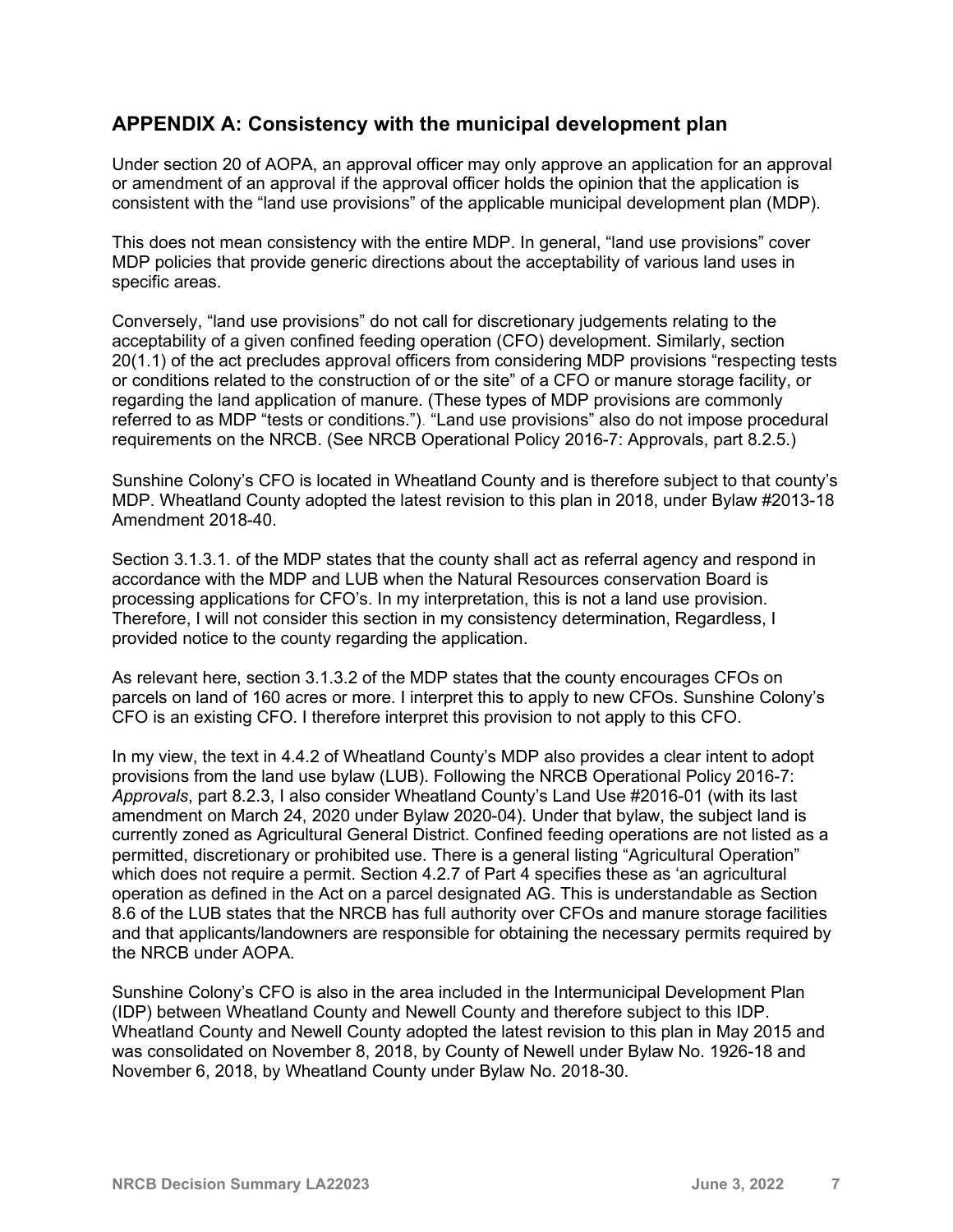The relevant land use policies can be found in section 4.3 – Land Use Policies, CFO.

Policy 4.3.1 states that existing CFOs are allowed to continue to operate under acceptable operating practices and within the requirements of AOPA and Regulations.

Sunshine Colony meets all aspects of this policy.

Policy 4.3.2 requires the counties to notify each other should they receive an NRCB application for comments.

This is likely not a land us provision. At any rate, Notification went out to both counties. Newell County was notified because it is within the AOPA notification radius.

I therefore conclude that Application LA22023 is consistent with Wheatland County's MDP and Wheatland County/Newell County's IDP.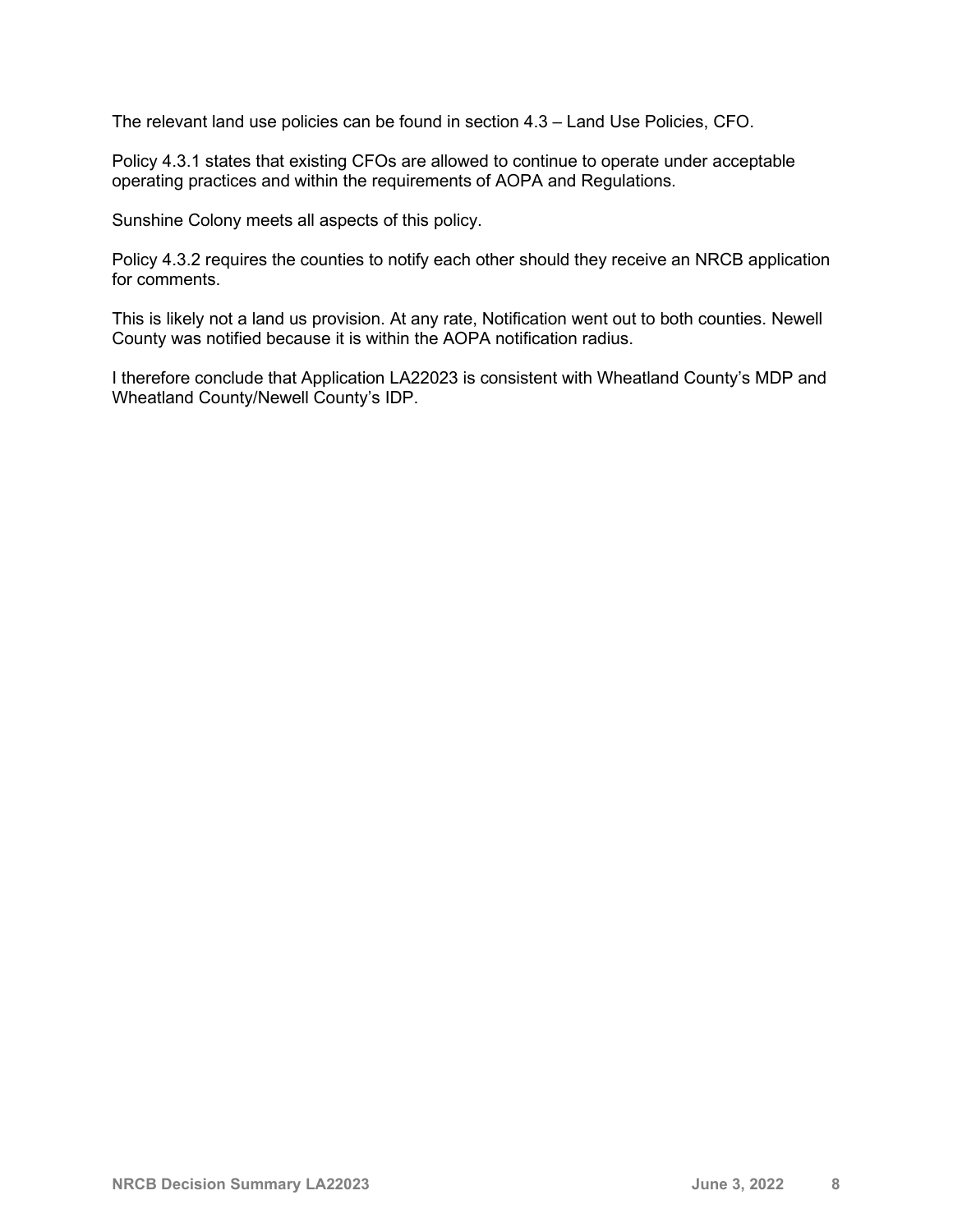# **APPENDIX B: Exemption from water well setbacks**

#### **1. Water Well Considerations**

The proposed pullet barn is to be located less than 100 m from two water wells. I have confirmed that two water wells are located approximately 51 m and 88 m respectively from it during a site visit and confirmed by measurements from aerial photos. This conflicts with section 7(1)(b) of the *Standards and Administration Regulation* (SAR) under AOPA.

Section 7(2), however, allows for exemptions if, before construction, the applicant can demonstrate that the aquifer into which the water well is drilled is not likely to be contaminated by the manure storage facility (MSF)/manure collection area (MCA), and, if required, a groundwater monitoring program is implemented.

The potential risks of direct aquifer contamination from the pullet barn are presumed to be low if the applicant's proposed pullet barn meets AOPA's technical requirements to control runoff and leakage. Approval officers also assess whether the water well itself could act as a conduit for aquifer contamination.

In this case, I felt the following factors were relevant to determine the risk of aquifer contamination via the water well:

- a. How the well was constructed
- b. Whether the well is being properly maintained
- c. The distance between the well and the proposed MSF/MCA
- d. Whether the well is up- or down-gradient from the MSF/MCA and whether this gradient is a reasonable indication of the direction of surface and groundwater flow between the two structures

These presumptions and considerations are based on NRCB Operational Policy 2016-7: Approvals, part 8.7.1.

The water wells:

Based on information provided by the applicant and from the Alberta Environment and Parks (AEP) water well database, the water well located approximately 51 m west of the new pullet barn does not correlate to any of AEP's water well IDs. For this reason, I assumed water well ID 122200 as worst case scenario. This well is reported to have been installed in 1973 and has a perforated or screened zone from 36.58 m to 44.20 m below ground level across stratigraphy. It has an above ground casing with a concrete pad around. This well is used for non-domestic purposes. I note that in my conversations with the applicant, the water well is only used presently for the layer operation. The well's log identifies layers from ground surface or 24.38 m (sandy clay) and another clay layer from 31.39 m to 33.53 and 33.83 m to 36.88 m below ground level. The well has a driven seal, however there is no information on the depth of placement of the seal. The well appeared to be in good condition at the time of my site inspection and its casing was protected by a concrete pad. The well is up-gradient of the pullet barn.

The second water well is well located approximately 88 m north of the new pullet barn does not correlate to any of AEP's water well IDs. For this reason, I assumed the same water - water well ID 122200 - as worst case scenario.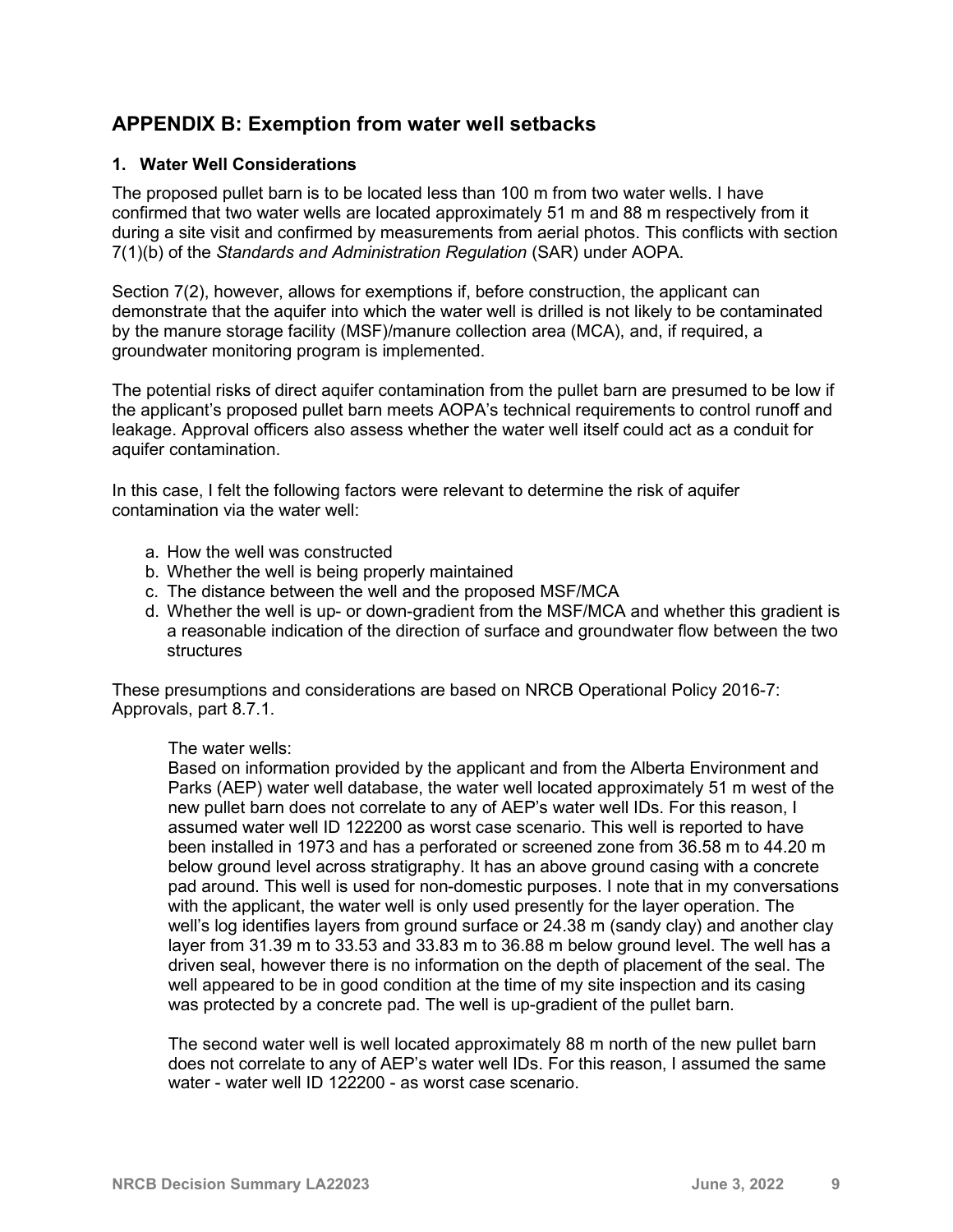The NRCB has developed a "water well exemption screening tool," based on the factors listed above, to help approval officers assess the groundwater risks associated with a nearby water well. $1$ 

In this case, the results of the water well exemption screening tool suggest that an exemption is likely as seen in Technical Document LA22023.

Despite the above, I am of the opinion that the current monitoring condition – condition 2 of Approval LA10021 should be carried forward.

<span id="page-9-0"></span><sup>&</sup>lt;sup>1</sup> A complete description of this tool is available under CFO/Groundwater and Surface Water Protection on the NRCB website at [www.nrcb.ca.](http://www.nrcb.ca/)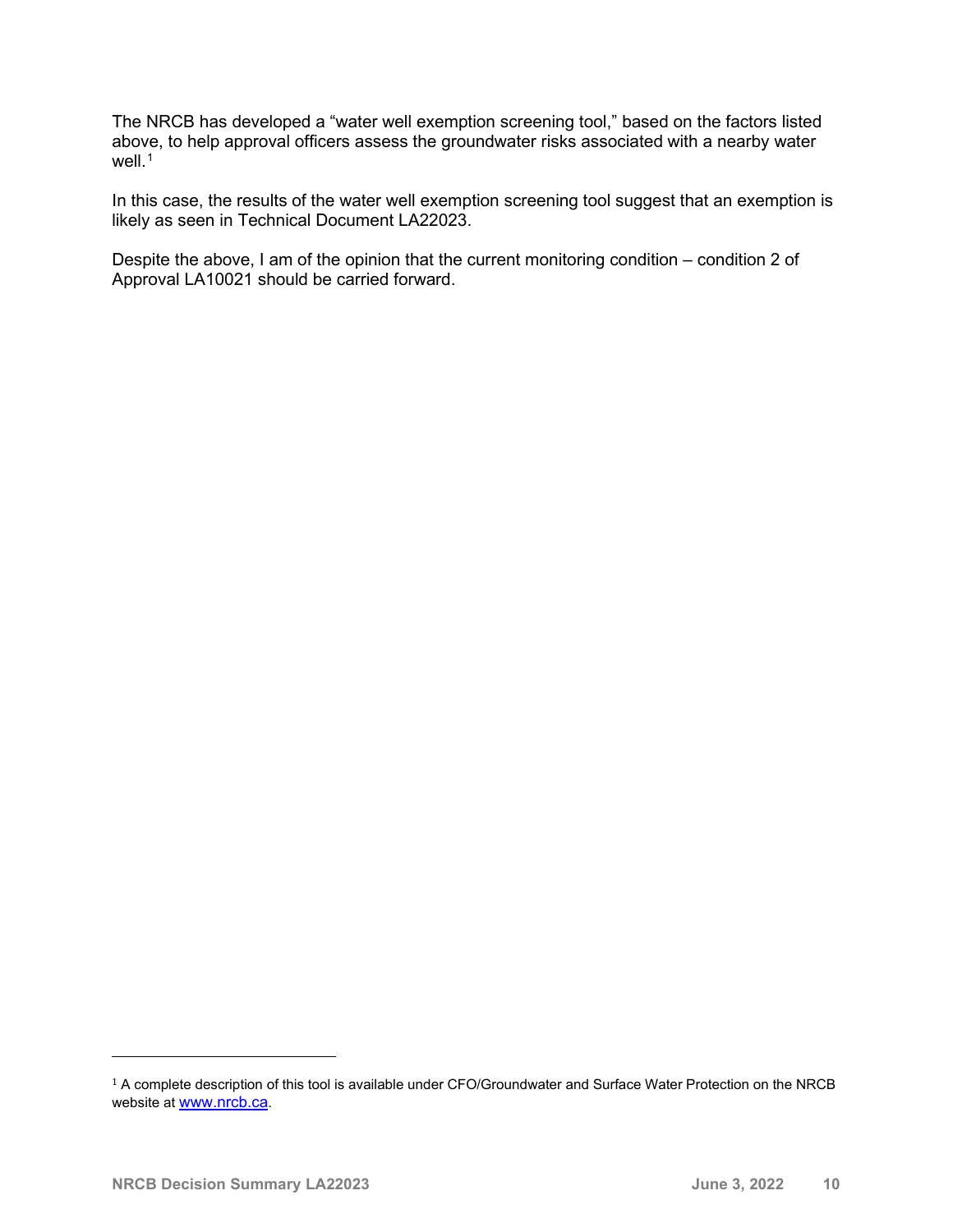# **APPENDIX C: Explanation of conditions in Approval LA22023**

Approval LA22023 includes several conditions, discussed below, and carries forward a number of conditions from Approval LA04047, Approval LA10021, and Authorizations LA11014 and 11030. Construction conditions from historical Approval LA04047, Approval LA10021, and Authorizations LA11014 and 11030 are identified in the appendix to Approval LA22023.

Approval LA22023 includes several conditions, discussed below:

#### **1. New conditions in Approval LA22023**

#### **a. Construction Deadline**

Sunshine Colony proposes to complete construction of the proposed new pullet barn by December 31, 2024. This time-frame is considered to be reasonable for the proposed scope of work. The deadline of December 31, 2024 is included as a condition in Approval LA22023.

#### **b. Post-construction inspection and review**

The NRCB's general practice is to include conditions in new or amended permits to ensure that the new or expanded facilities are constructed according to the required design specifications. Accordingly, Approval LA22023 includes conditions requiring:

- a. the concrete used to construct the liner of the manure collection and storage portion of the pullet barn to meet the specification for category D (solid manure – dry) in Technical Guideline Agdex 096-93 "Non-Engineered Concrete Liners for Manure Collection and Storage Areas."
- b. Sunshine Colony to provide evidence or written confirmation from a qualified third party that the concrete used for the manure collection and storage area meets the required specifications.

The NRCB routinely inspects newly constructed facilities to assess whether the facilities were constructed according to their required design specifications. To be effective, these inspections must occur before livestock or manure are placed in the newly constructed facilities. Approval LA22023 includes a condition stating that Sunshine Colony shall not place livestock or manure in the manure storage or collection portions of the new pullet barn until NRCB personnel have inspected the pullet barn and confirmed in writing that it meets the approval requirements.

#### **c. Decommissioning of second existing pullet barn**

Sunshine Colony proposed to decommission the second pullet barn, located immediate south of the layer barn once the new pullet barn has been constructed. A condition will be included that requires Sunshine Colony to decommission this barn according to Technical Guideline Agdex 096-90 – Closure of Manure Storage and Manure Collection Areas for facilities posing a low risk to groundwater and surface water.

#### **2. Conditions not carried forward from Approval LA04047**

Approval LA22023 includes the terms and conditions in Approval LA04047, except those noted below.

I note that Approval LA10021 modified the ground water well monitoring condition included in Approval LA04047 and stated that:" W*here there is a conflict between permit terms and conditions, the most recent permit will prevail*". Condition 9 of Approval LA04047 is therefore